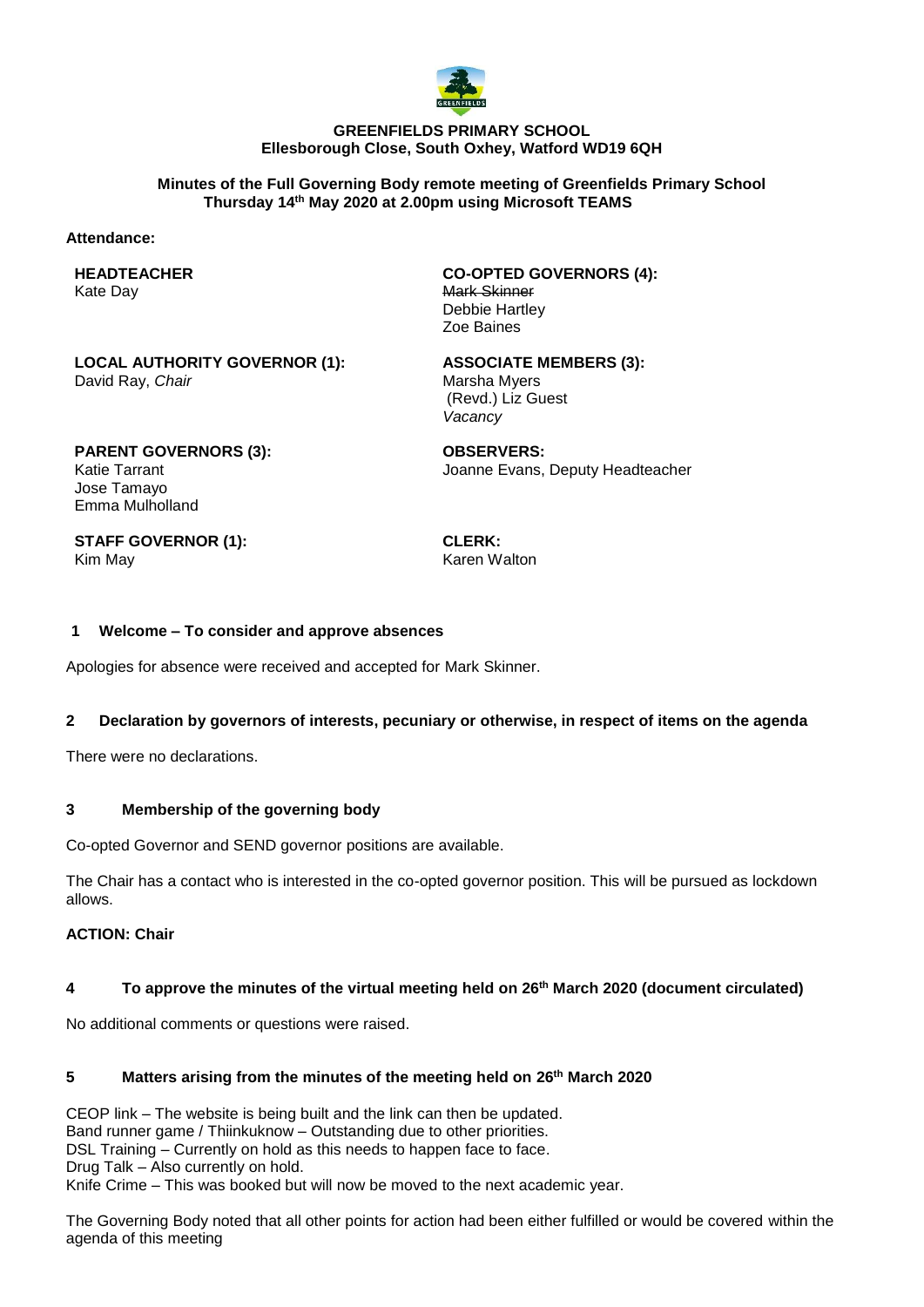The Chair signed the minutes for the records.

## **6 To receive the Headteacher's written report**

The Governors expressed thanks for how the free school meals have been handled during this time.

The Head explained that all key worker hub children are all receiving a free hot meal every day. The Eden Red voucher scheme has not been successful, but Herts catering is providing weekly cold lunch ingredients which are being delivered to families. The Head will pass on thanks to Kate for organising everything.

The Chair asked the HT for her current thoughts on the school re-opening to additional children, i.e. beyond the key worker children.

Following the government guidance, the Head and Deputy have been working on the reintegration of children into school. Parents have been asked how willing they would be to send their children to school. 54% - would look to send children back if they could, 46% said they would not.

Due to shielding and medical reasons some year groups do not have adequate staff. The staff are concerned about the school experience and memories the Y6 children should have. Currently the Nursery would not have any regular staff available for June / July. It is unreasonable to ask Nursery children to socially distance with strangers.

Due to the ongoing heating replacement project, not all classrooms will be available in June and July. The dining hall and assembly hall will be used instead which will help with social distancing. The available KS2 classrooms will be used for the key worker children.

Taking into consideration the government guidelines and the specific circumstances of the school, the Head proposes that:

Key Worker Hub will continue to operate

Reception and Year 1 return to school from June 8th

Nursery would not re-open in June / July.

Year 6 would not return to school formally but would be given an opportunity to attend individually for a short time in July to collect their leaver's hoodies, belongings and certificates and say goodbye to staff. A leavers event would be planned when it is appropriate.

The Governors supported this decision which will now need to be communicated to parents

# **ACTION: HT.**

Q - How directive is this – is this a legal requirement?

A - It is up to the governing board as each school's circumstances are different.

Q - Parent Questionnaire – was the response level as expected? Year 6 parents are particularly hard to engage with but yes, the responses were in line with expectations.

Q - For the years that we are bringing back before the end of term is this with a view to provide a curriculum-based education?

A - No, this is for childcare. No formal education will be given. The aim is to support mental and emotional wellbeing.

Q - What will the timings be – half days?

A - No. The school will effectively be split into two groups. Monday and Tuesday will be for group A. Wednesday will be a deep clean, Thursday and Friday will be for Group B. Wednesday will also be PPA time as those not in school need work set. There will be different teachers for each group to help prevent any cross infection.

Q - Are other schools doing similar things?

A – Yes. The Key Worker Hub school with has been operating with Woodhall school and St Joseph's. We are in close contact with other schools.

The Chair reminded the Governors that we also need to consider September plans. The building work will have finished by this time and this will significantly improve availability of classrooms.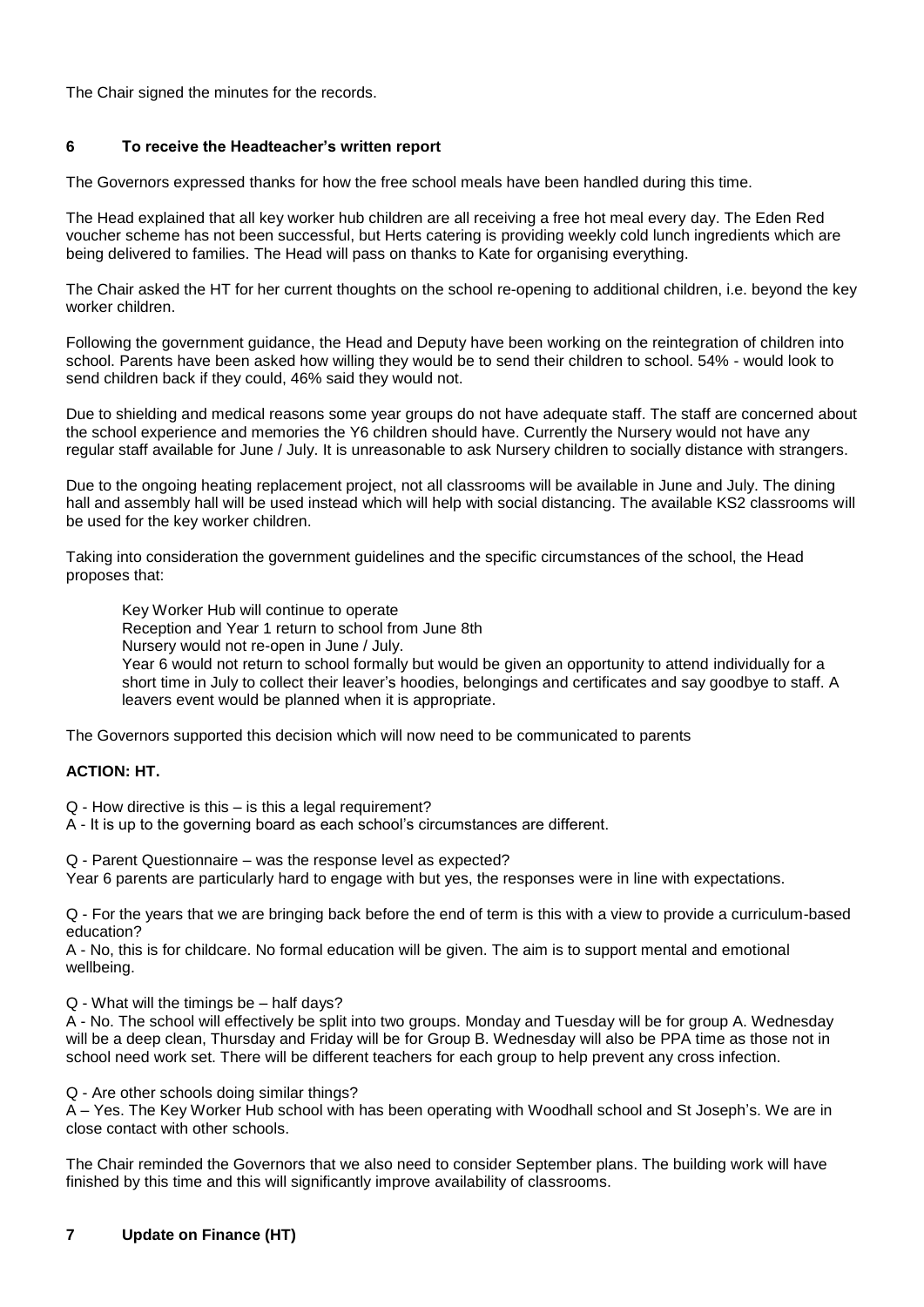The budget needs to be approved keeping in mind that the figures were proposed prior to Covid-19 situation. We need to consider if the budget is still valid considering the current circumstances.

The last financial year finished with a £53K (5%) carry forward. This is a massive turnaround from last year. (Deficit of £72K). £6.5k is sports funding and will need to be allocated specifically to sports.

The Head would like to thank all the staff for their sacrifices to support this.

Staffing figures will be affected as one member of staff is pregnant. The costs this incurs and the way this is managed will be monitored.

The Early Years Outdoor Area needs to be updated. This area is a key selling point for new parents. Proposals have been circulated for consideration. £41K has been put aside in the budget (as a maximum). Key changes are a change in flooring and the addition of play equipment.

Every member of staff has a pay rise if they are eligible. Performance Management processes have helped identify why this deserved.

No IT needs are anticipated for this year now that White Boards have been replaced.

A new phone company will also help with savings.

Pupil numbers for Nursery and Reception are also looking good.

Q – Previous consideration has been given to converting the old nursery back into a classroom. This would then allow the office and entrance in the main building to be reconfigured. From September we may need to find additional available space – should we expedite work to make it more useable?

A – Nurture use the area for storage. The plans to make the conversion are in the budget for 2022. We cannot afford both projects this year – either early years garden or offices and toilets. The old nursery is also a staff prep area. They still need somewhere to work from. The proposal is to leave the plans as they are for now.

Q –Is there anything in the budget that can be seen now that will be affected by Covid-19 situation? e.g. Lettings, extra cleaning.

A – Nothing of significance. The Lettings income is kept low anyway as it is unpredictable. There is finance for cleaning.

Q – Is PPE needed?

A – There are funds for this if needed.

Q – Will breakfast club run?

A – Not this term. We cannot mix age groups or encourage contact. This will be reconsidered in September.

Q – Will Covid affect parents deciding to put their children into Nursery for 30 hours in September? A – Parents need the time because they are working. We would get 5 days of funding even if the child attends for 3 days. We submit the figures next month for September and can't see the details changing at this stage. January may be different.

Q – How will we staff Nursery with the pregnancy?

A – We are waiting for HR to confirm what we can do and if (at all) the person can work. We will have to juggle teachers and TA's but it all depends on what we are allowed to do.

Q – Is the plan to use the Nursery pod for Year 1?

A – Yes, as the smallest class of 21 children they will fit.

The Budget was approved.

#### **8 Update on Premises (Chair):**

There is a small amount of outside work to finish from the windows and doors project. Wet weather and Covid has delayed the finish but the aim is to finish before the children come back in September.

The heating project is ongoing. There have been changes as the design contractor submitted plans to the local authority without discussing it with the school. Re-worked plans need to be submitted to the Council for approval. The work that is being done is very good quality, some areas have been finished – kitchen, dining room, hall.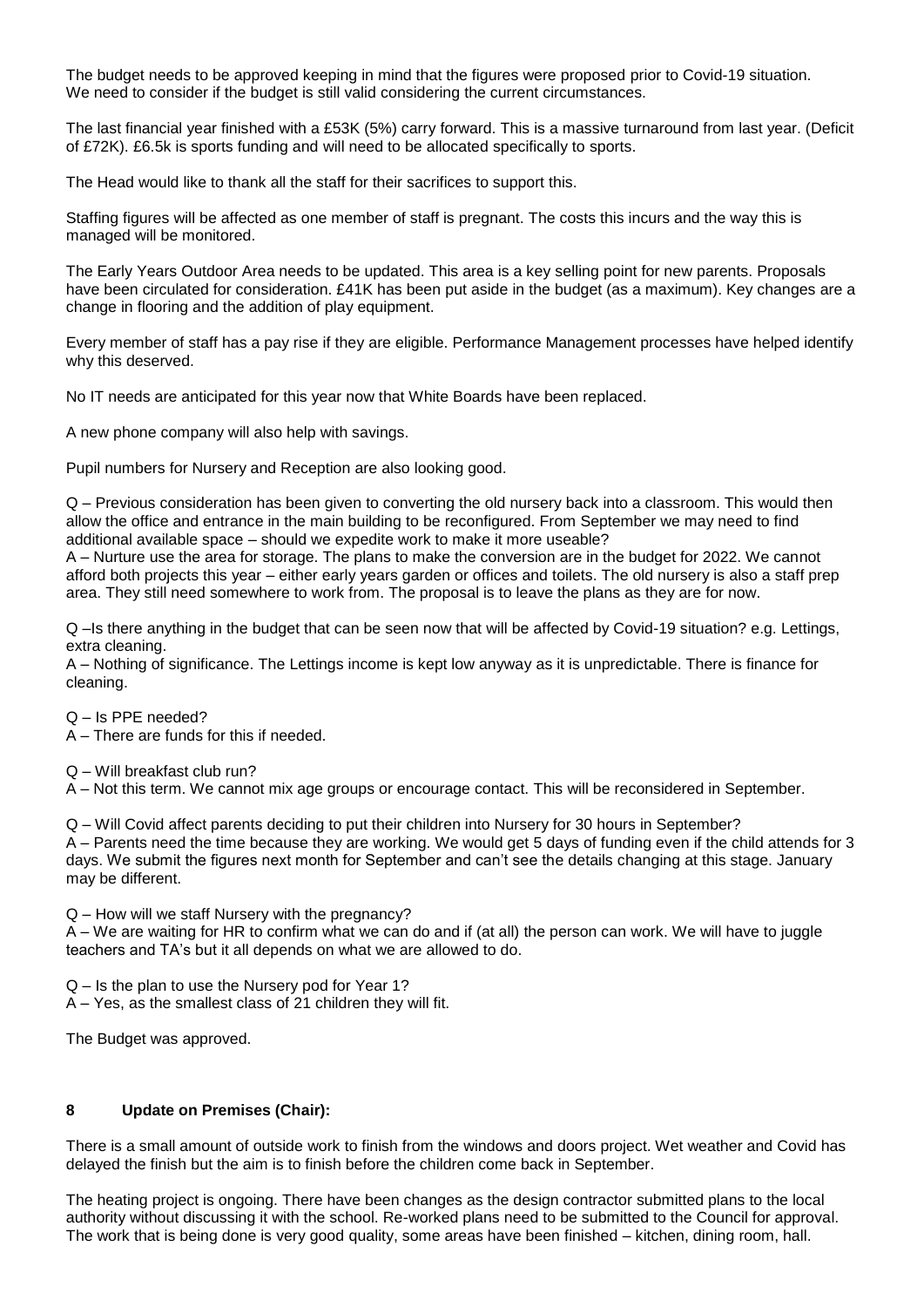Quotes have been obtained for the redevelopment of the Nursery Outdoor Space. These were circulated before the meeting. The Head and Chair prefer the quote from Eden Play (£33,750). The Head explained some comparison points for each proposal. A positive local reference has been obtained for Eden Play and a second reference will also be sought. Eden Play have also visited the school. The price will be negotiated. The work would involve a 3 week build and then install so it is practical to do this over the summer holidays. Further conversation is happening.

The Governors agreed to proceed with Eden Play.

# **ACTION: HT / Chair to progress**

# **9 Safeguarding / Health & Safety**

The anticipated Ofsted Inspection may be delayed although this is not confirmed.

A Governor-led safeguarding audit was completed 2 or 3 years ago. We have a process and it would be good to initiate it again at an appropriate time. It is good practice to show it in the governors' plan.

# **ACTION – Chair to update the audit protocol and share for comment**

## **10 Policies for review and adoption**

Management of the Schools Fund Account. The fund currently has approximately £25K. The spending of it is down to the governing body to monitor and approve. The account has been recently audited.

# **ACTION – HT and Chair to develop a policy.**

### **12 Report back on Governors' online training**

No visits to report.

It is important that everyone on the GB is registered on Governor Hub. To do this each person should use their Greenfields School email address.

Email format: Firstname.Lastname@greenfields.herts.sch.uk Governor hub log in: Thegrid.org.uk/leadership/governors

#### **ACTION: Clerk to email everyone their Greenfields School email details Everyone to confirm back that they have access Clerk to ensure everyone is set up on Governor Hub**

#### **13 Any Other Business**

Each Governor has been linked to a year group / teacher. Please check in with each of your partners.

The governors commented that if they do make contact not everyone responds. We were encouraged to make contact again.

#### **ACTION: Each Governor to check in with their school link**

A Single Central Records Audit will be happening over the next week. Some Governor information is missing.

# **ACTION: Please reply to Vicky if she asks for information for the SCR Audit.**

- Q- How are staff in general?
- A It is nice to be in work and we are adapting although it is hard to maintain distancing sometimes. All staff and TA's have been brilliant and have been great at keeping in touch with pupils and parents – emails and telephone calls. Some staff are shielding, and they are doing what they can from home. Nobody has complained, everyone has pulled together.

Although Mark had sent his apologies for the meeting, he asked for the following comments to be recorded: